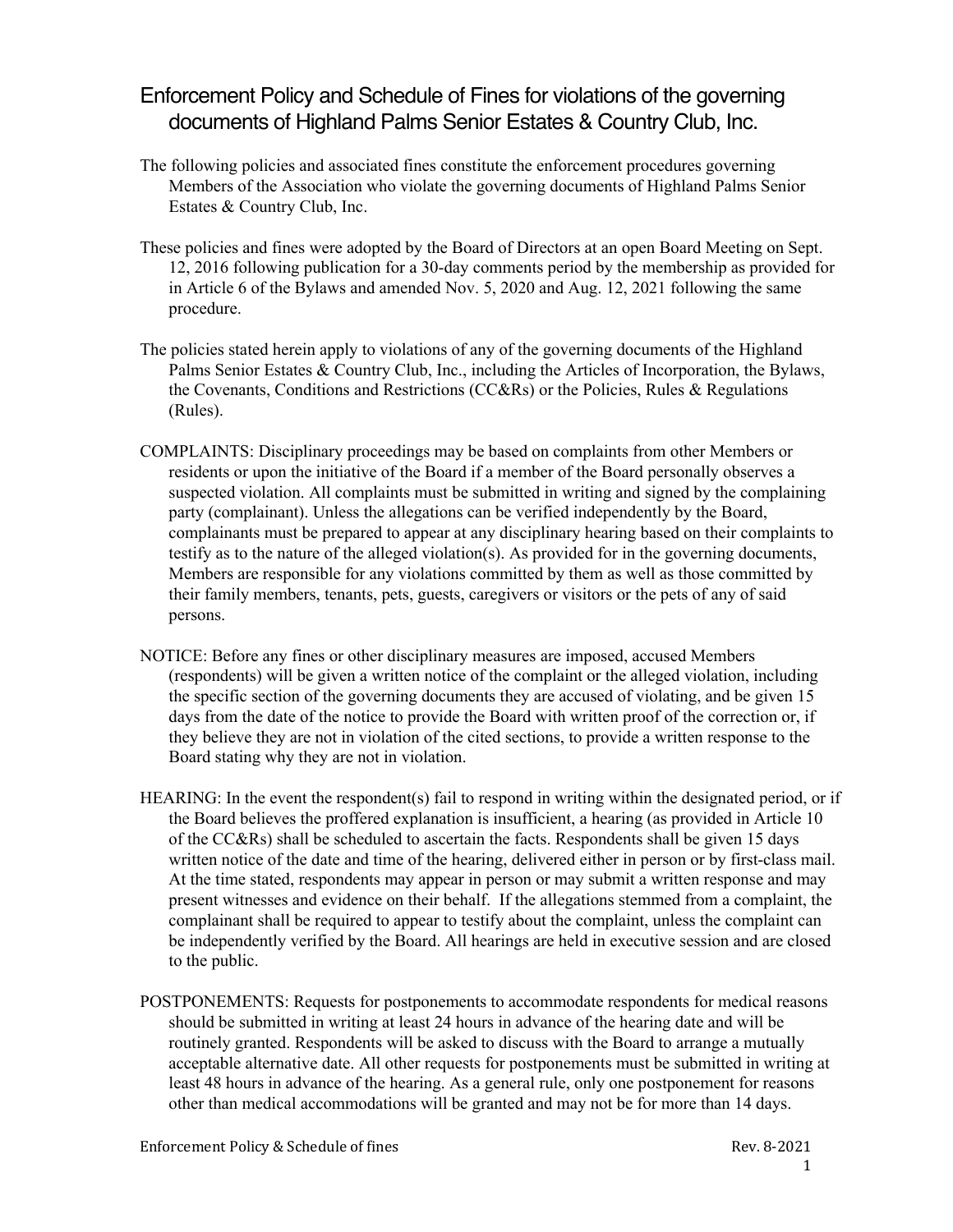- DECISIONS: Upon completion of the hearing, the Board will deliberate and must provide respondents with a written notice of its findings and any disciplinary action within 15 days of
- the conclusion of the hearing. The decisions must be noted in the minutes of the next open Board meeting, but only in general terms to include the nature of the charges and the decision, but without identifying complainants or respondents.
- PENALTIES: If the Board finds the respondents guilty of violating the governing documents, the following penalties may be imposed for non-continuing violations, either individually or in any combination.
	- 1. Suspension of membership privileges, including the use of all common property facilities, i.e., the clubhouses, the swimming pool, and the golf course, for up to 30 days.
	- 2. The Board may impose a fine of up to \$1,000 for each violation.
- In the case of continuing violations, which are defined as violations that persist, the penalties may be imposed as follows (either individually or in any combination):
	- 1. Suspension of membership privileges, including the use of all common property facilities, i.e., the clubhouses, the swimming pool, and the golf course, for as long as the violation persists.
	- 2. The Board may impose a fine of up to \$1,000 for each violation. Because each day that the violation persists constitutes a new violation, the fine may be imposed on a daily, weekly, or monthly basis, and continues for as long as the violation persists.
- Repeat offenses: Upon finding respondents guilty of repeat violations of the same offense, all fines shall be doubled, subject to a maximum of \$2,000 for a single occurrence and \$500/day for a continuing violation.
- The maximum penalty for a safety violation is \$2,000, which may be imposed either as a onetime fine or, if it is a continuing violation, on a daily, weekly, or monthly basis for as long as the violation persists.
- The Board may, for a first violation, waive the monetary penalty or issue a warning. In addition, the Board may, as an incentive to ensure compliance, offer to waive any monetary penalties if the violation is corrected within 30 days of the close of the hearing.
- APPEALS AND RECONSIDERATIONS: Rulings of a committee of the Highland Palms Senior Estates & Country Club, Inc. may be appealed to the Board of Directors. Respondents may request reconsideration if they have new or different facts not presented in the original hearing. Such requests must be submitted in writing within 15 days of receiving the Notice of Decision. A respondent also may file a written demand for Internal Dispute Resolution.
- SCHEDULE OF FINES: Following is a list of the schedule of monetary penalties (fines) that may be imposed following a properly noticed disciplinary hearing. These fines may be imposed in addition to any other penalties authorized by the governing documents (see item 7 above). All fines are in addition to any actual costs, damages, or expenses, including attorney fees, incurred by the Association in obtaining compliance with the governing documents. **Any violation not specifically listed below is subject to a minimum fine of \$10 and a maximum fine of \$1,000 (\$2,000 maximum for a second offence or \$2,000 maximum for a safety violation.)** Fines are due and payable within 30 days of the date of the hearing decision notice. The Board shall review the schedule of fines every other year (even years) to determine whether the schedule needs to be amended.